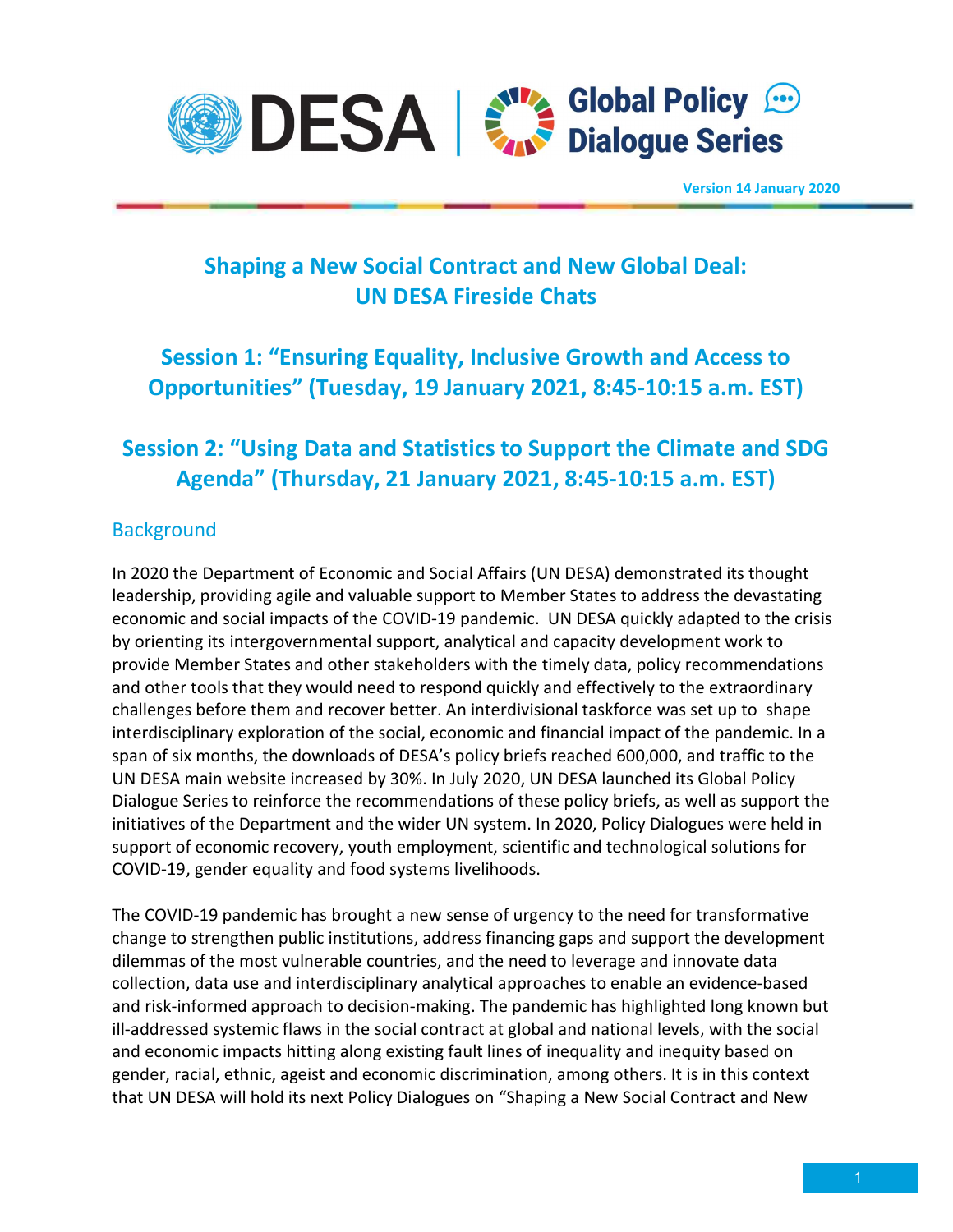Global Deal," in which DESA's in-house experts on these economic, social and environmental issues will take questions from the audience in a "town hall"-style format. Two separate sessions during one week will allow for the experts to dive deep into their work and share their experiences with the public.

To enhance engagement, participants will be invited to submit questions online at the time of registration and in the webinar and Facebook chat during the event. Several interactive polls will also be conducted throughout the event, through the Zoom platform or a third-party service such as Mentimeter, to gauge the audience's thoughts on the ideas and solutions highlighted by the speakers.

The results of the discussion will be shared with UN leadership and will inform future UN DESA policy briefs on the economic and social impacts of the pandemic and the Department's support to the Decade of Action.

### Date and time

The dialogue will be held over two days. The first session will take place on Tuesday, 19 January 2020, 8:45-10:15 a.m. EST. The second session will take place two days later, on Thursday, 21 January 2021, 8:45-10:15 a.m. EST.

### Location

The event will be held on Microsoft Teams or Zoom and streamed to UN DESA's Facebook channel.

#### Moderator

A leading broadcast journalist will serve as moderator for the first event to serve as an additional draw for the audience. The second event will be moderated by a colleague from IISD.

## Event format: Session 1: Ensuring Equality, Inclusive Growth and Access to Opportunities

I. Introduction (2 minutes) Moderator: Ms. Kristen Saloomey, Al Jazeera English

#### II. Welcome remarks:

(2 minutes) UN DESA Assistant Secretary-General Elliott Harris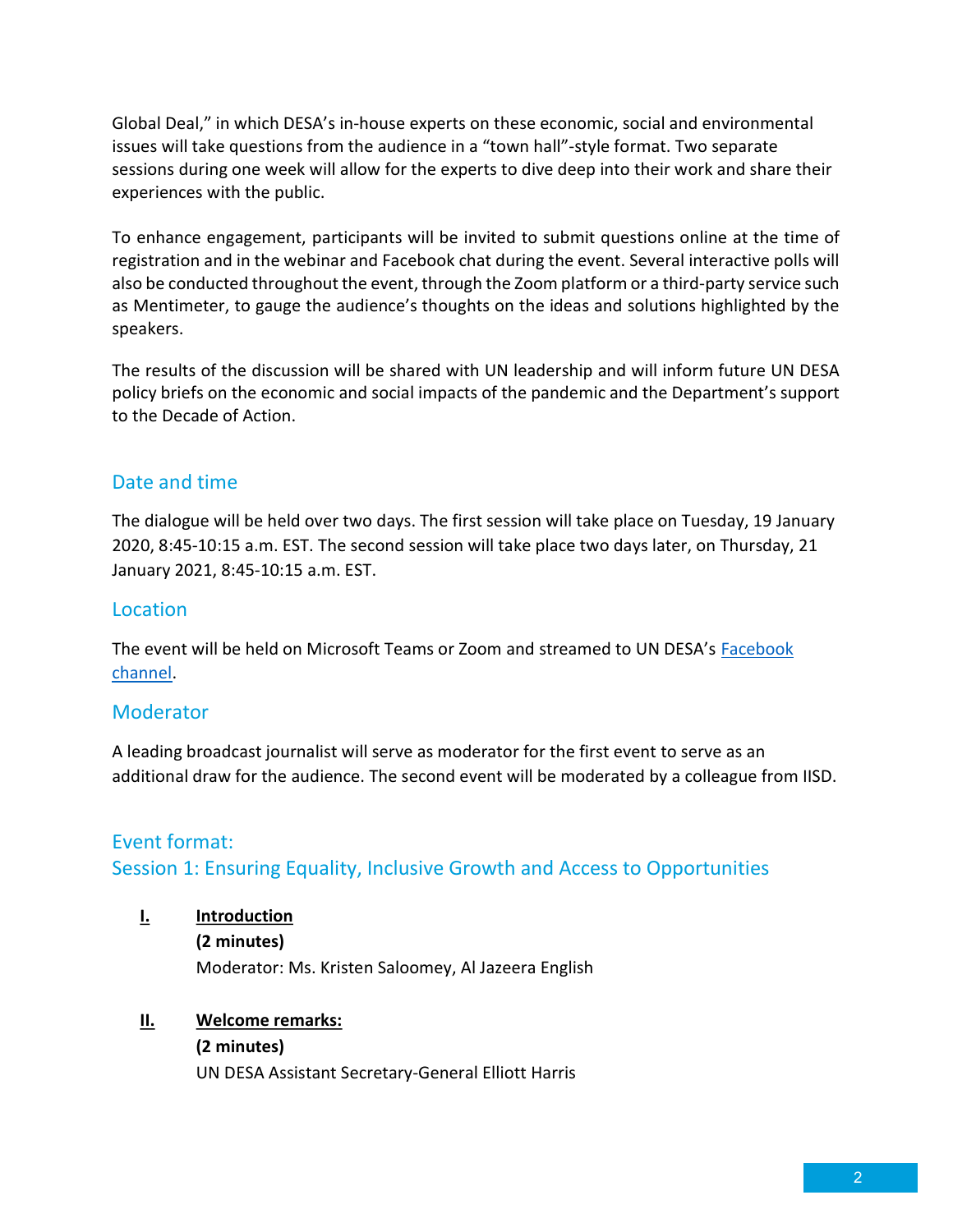### III. Opening remarks

#### (5 minutes)

 Mr. Juan Somavia, former Director-General, International Labour Organization

### IV. Discussion 1: Promoting equality and inclusive growth during COVID-19 (40 minutes)

In the first session, the moderator will introduce each panelist, who will answer the audience's questions regarding their work promoting social and economic inclusivity.

#### Speakers:

- Ms. Wenyan Yang, Division for Inclusive Social Development
- Mr. Hamid Rashid, Economic Analysis and Policy Division
- Ms. Astra Bonini, Division for Sustainable Development Goals

Moderator: Ms. Kristen Saloomey, Al Jazeera English

### V. Discussion 2: Deploying digital technologies for an inclusive and sustainable future (40 minutes)

In the second session, the moderator will introduce each panelist, who will answer the audience's questions regarding their work on the potential opportunities and risks of digital technologies and closing the digital divide.

#### Speakers:

- Ms. Shari Spiegel, Financing for Sustainable Development Office
- Mr. Deniz Susar, Division for Public Institutions and Digital Governance
- Mr. Richard Roehrl, Division for Sustainable Development Goals

Moderator: Ms. Kristen Saloomey, Al Jazeera English

VI. Concluding remarks (2 minutes) Moderator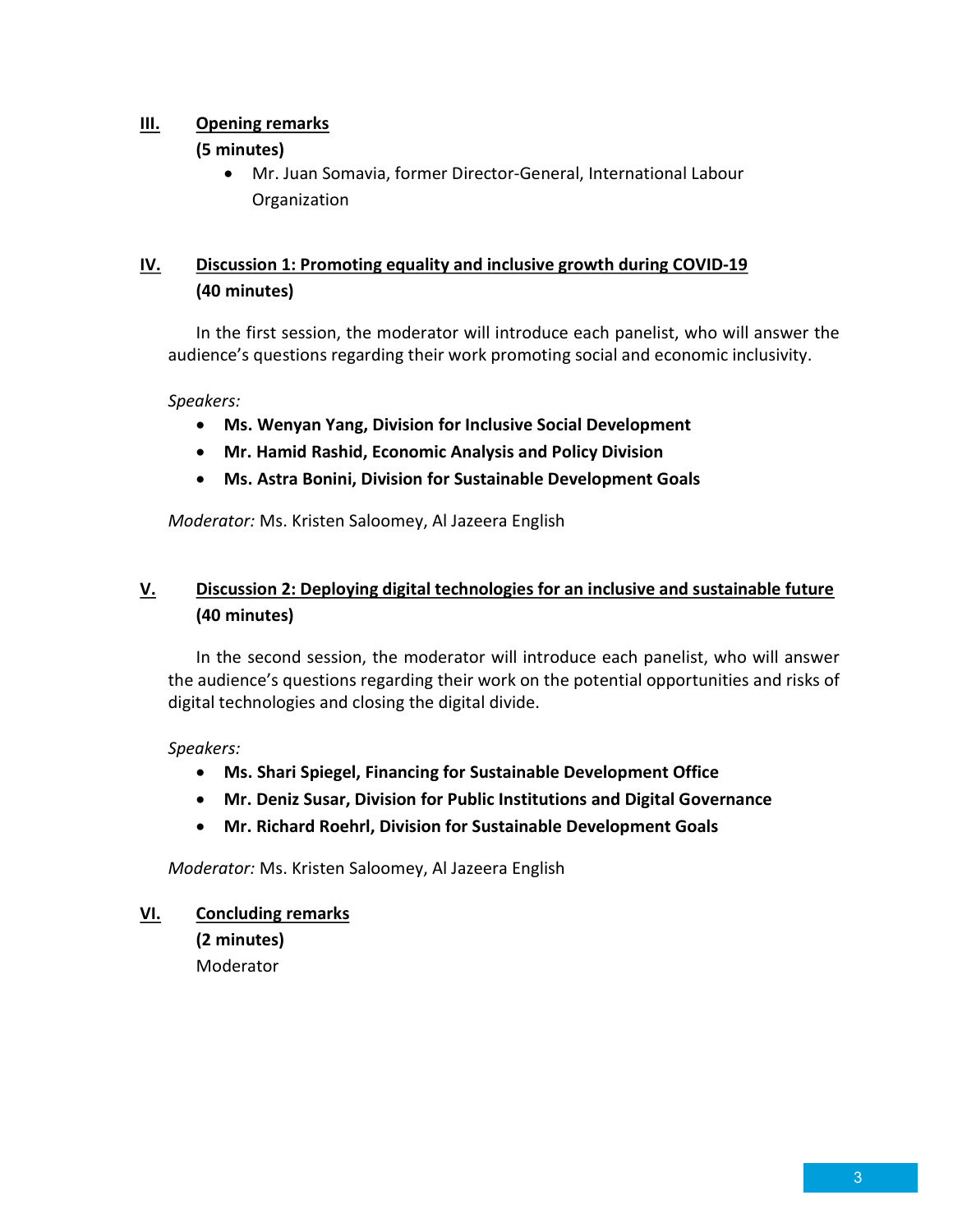### Session 2: Using Data and Statistics to Support the Climate and SDG Agenda

### I. Introduction

(2 minutes) Moderator: Mr. Stefan Jungcurt, IISD

#### II. Welcome remarks:

(2 minutes) UN DESA Assistant Secretary-General Maria-Francesca Spatolisano

#### III. Opening remarks

#### (5 minutes)

• Mr. Jomo Kwame Sundaram, Senior Adviser at the Khazanah Research Institute, Malaysia, and former Assistant Secretary-General for UN DESA

### VII. Discussion 1: Aligning the climate and SDG agenda to recover better (40 minutes)

In the first session, the moderator will introduce each panelist, who will answer the audience's questions regarding their work regarding the interlinkages between climate change and all of the Sustainable Development Goals.

#### Speakers:

- Ms. Irena Zubcevic, Office of Intergovernmental Support and Coordination for Sustainable Development
- Ms. Mita Sen, United Nations Forum on Forests
- Mr. Sai Navoti, Division for Sustainable Development Goals, SIDS Unit

Moderator: Mr. Stefan Jungcurt, IISD

### VIII. Discussion 2: Using data and statistics to support climate and SDG action in the COVID era (40 minutes)

In the first session, the moderator will introduce each panelist, who will answer the audience's questions regarding how their work uses data to support climate action.

Speakers (tbc):

- Ms. Reena Shah, Statistics Division
- Mr. Ingo Pitterle, Economic Analysis and Policy Division